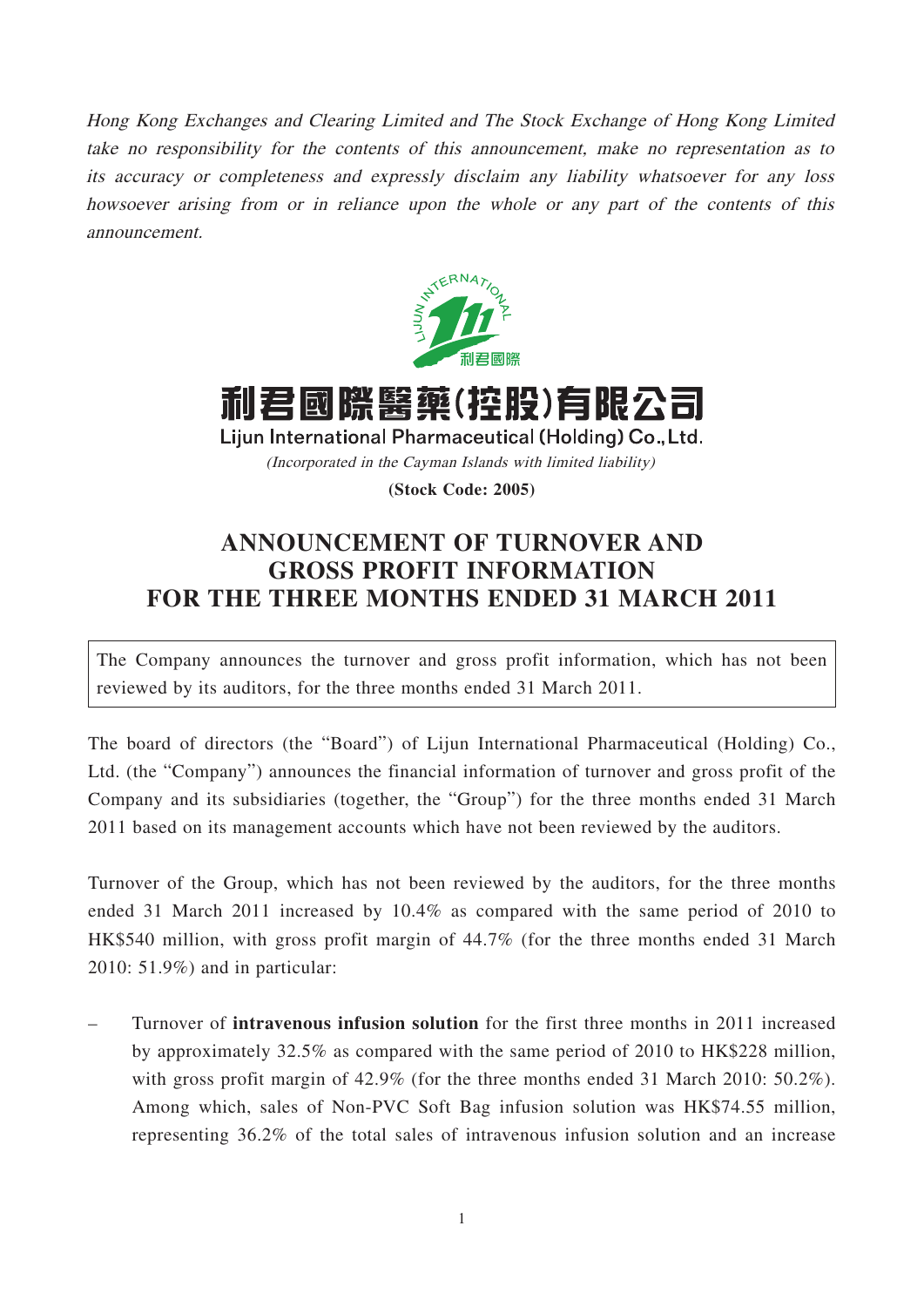of 56.3% as compared with the same period of 2010; sales of PP Plastic Bottle infusion solution was HK\$87.84 million, representing 42.7% of the total sales of intravenous infusion solution and an increase of 28.9% as compared with the same period of 2010.

Gross profit margin of intravenous infusion solution products represented a year-on-year decrease of 7.3%, which was mainly due to the following factors that include:

- 1) price reduction of infusion solution that led to a decrease in gross profit margin of approximately 4%;
- 2) optimization of product mix where the increase in the proportion of Non-PVC Soft Bag and PP Plastic Bottle infusion solution had led to an increase in gross profit margin of approximately 3%;
- 3) cost increase, rising prices of raw materials and packaging materials and labour costs increase that led to a decrease in gross profit margin of approximately 6%; and
- 4) urban maintenance and construction tax and educational surcharge (including as production costs) that led to a decrease in gross profit margin of approximately 1%.
- Turnover of **antibiotics finished medicines and non-antibiotics finished medicines businesses** for the first three months in 2011 were decreased by approximately 10.3% to HK\$177 million and increased by approximately 12.7% to HK\$135 million respectively as compared with the same period of 2010, with the gross profit margin of 46.1% (for the three months ended 31 March 2010: 52.8%); among which, sales of Lijunsha amounted to HK\$90.28 million, represented a decrease of 29.6% as compared with the same period of 2010; sales of Paiqi amounted to HK\$44.53 million, represented an increase of 48.6% as compared with the same period of 2010; sales of Dobesilate amounted to HK\$23.20 million, represented an increase of 6.1% as compared with the same period of 2010; sales of Lixiding amounted to HK\$8.94 million, represented an increase of 10.3% as compared with the same period of 2010.